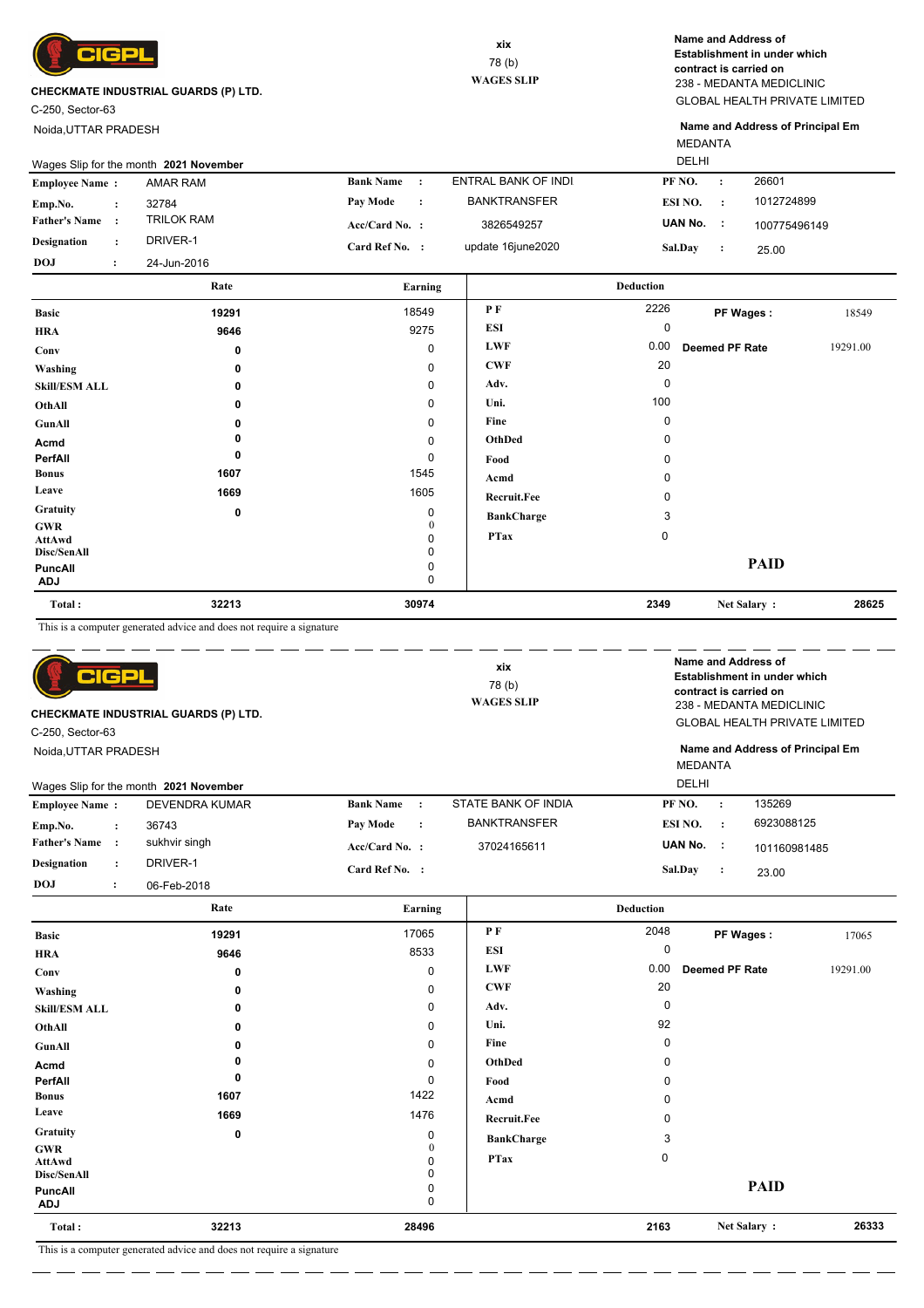

C-250, Sector-63

Noida,UTTAR PRADESH

GLOBAL HEALTH PRIVATE LIMITED 238 - MEDANTA MEDICLINIC **Name and Address of Establishment in under which contract is carried on**

MEDANTA **Name and Address of Principal Em**

| DELHI<br>Wages Slip for the month 2021 November |  |                   |                  |           |                     |                |  |              |
|-------------------------------------------------|--|-------------------|------------------|-----------|---------------------|----------------|--|--------------|
| <b>Employee Name:</b>                           |  | <b>SONU KUMAR</b> | <b>Bank Name</b> | $\cdot$ : | <b>CANARA BANK</b>  | PF NO.         |  | 139128       |
| Emp.No.                                         |  | 40922             | <b>Pay Mode</b>  | $\cdot$ : | <b>BANKTRANSFER</b> | ESI NO.        |  | 0            |
| <b>Father's Name</b>                            |  | ram swaroop       | $Acc/Card No.$ : |           | 0390101154410       | UAN No.        |  | 101508657065 |
| Designation                                     |  | DRIVER-1          | Card Ref No. :   |           |                     | <b>Sal.Day</b> |  | 25.00        |
| <b>DOJ</b>                                      |  | 04-Sep-2019       |                  |           |                     |                |  |              |

|                       | Rate        | Earning       |                   | <b>Deduction</b> |                |          |
|-----------------------|-------------|---------------|-------------------|------------------|----------------|----------|
| <b>Basic</b>          | 19291       | 18549         | PF                | 2226             | PF Wages:      | 18549    |
| <b>HRA</b>            | 9646        | 9275          | ESI               | 0                |                |          |
| Conv                  | $\mathbf 0$ | 0             | <b>LWF</b>        | 0.00             | Deemed PF Rate | 19291.00 |
| Washing               | 0           | 0             | <b>CWF</b>        | 20               |                |          |
| <b>Skill/ESM ALL</b>  | 0           | 0             | Adv.              | 0                |                |          |
| OthAll                | 0           | 0             | Uni.              | 100              |                |          |
| GunAll                | ŋ           | 0             | Fine              | 0                |                |          |
| Acmd                  |             | 0             | OthDed            | 0                |                |          |
| PerfAll               | 0           | 0             | Food              | 0                |                |          |
| <b>Bonus</b>          | 1607        | 1545          | Acmd              | 0                |                |          |
| Leave                 | 1669        | 1605          | Recruit.Fee       | 0                |                |          |
| Gratuity              | 0           | 0             | <b>BankCharge</b> | 3                |                |          |
| <b>GWR</b><br>AttAwd  |             | $\theta$<br>0 | <b>PTax</b>       | $\mathbf 0$      |                |          |
| Disc/SenAll           |             | 0             |                   |                  |                |          |
| PuncAll<br><b>ADJ</b> |             | 0<br>0        |                   |                  | <b>PAID</b>    |          |
| Total:                | 32213       | 30974         |                   | 2349             | Net Salary:    | 28625    |

This is a computer generated advice and does not require a signature

| TCP<br><b>CHECKMATE INDUSTRIAL GUARDS (P) LTD.</b><br>C-250, Sector-63<br>Noida.UTTAR PRADESH |                      |                                        |                  | Name and Address of<br>xix<br>Establishment in under which<br>78 (b)<br>contract is carried on<br><b>WAGES SLIP</b><br>238 - MEDANTA MEDICLINIC |                        |                | <b>GLOBAL HEALTH PRIVATE LIMITED</b><br>Name and Address of Principal Em |              |
|-----------------------------------------------------------------------------------------------|----------------------|----------------------------------------|------------------|-------------------------------------------------------------------------------------------------------------------------------------------------|------------------------|----------------|--------------------------------------------------------------------------|--------------|
|                                                                                               |                      |                                        |                  |                                                                                                                                                 |                        | <b>MEDANTA</b> |                                                                          |              |
|                                                                                               |                      | Wages Slip for the month 2021 November |                  |                                                                                                                                                 |                        | <b>DELHI</b>   |                                                                          |              |
| <b>Employee Name:</b>                                                                         |                      | AMIR JHA                               | <b>Bank Name</b> | $\cdot$ :                                                                                                                                       | STATE BANK OF INDIA    | PF NO.         |                                                                          | 140452       |
| Emp.No.                                                                                       | $\ddot{\phantom{a}}$ | 42261                                  | Pay Mode         | $\cdot$                                                                                                                                         | <b>BANKTRANSFER</b>    | ESI NO.        | $\ddot{\cdot}$                                                           | 1014504303   |
| <b>Father's Name</b>                                                                          | $\cdot$              | <b>HARI NATH JHA</b>                   | Acc/Card No. :   |                                                                                                                                                 | 10650682624            | UAN No. :      |                                                                          | 101569893941 |
| <b>Designation</b>                                                                            | $\ddot{\phantom{a}}$ | DRIVER-1                               | Card Ref No. :   |                                                                                                                                                 | cheque upload 3feb2020 | Sal.Day        | $\cdot$ :                                                                | 15.50        |
| DOJ                                                                                           | $\ddot{\phantom{a}}$ | 01-Feb-2020                            |                  |                                                                                                                                                 |                        |                |                                                                          |              |

|                              | Rate        | Earning      |                    | <b>Deduction</b> |                |          |
|------------------------------|-------------|--------------|--------------------|------------------|----------------|----------|
| <b>Basic</b>                 | 19291       | 11500        | P F                | 1380             | PF Wages:      | 11500    |
| <b>HRA</b>                   | 9646        | 5751         | ESI                | 0                |                |          |
| Conv                         | 0           | 0            | <b>LWF</b>         | 0.00             | Deemed PF Rate | 19291.00 |
| Washing                      | 0           | 0            | <b>CWF</b>         | 20               |                |          |
| <b>Skill/ESM ALL</b>         | 0           | 0            | Adv.               | $\mathbf 0$      |                |          |
| OthAll                       | 0           | 0            | Uni.               | 62               |                |          |
| GunAll                       | 0           | 0            | Fine               | $\Omega$         |                |          |
| Acmd                         | 0           | 0            | OthDed             | 0                |                |          |
| PerfAll                      | 0           | 0            | Food               | 0                |                |          |
| <b>Bonus</b>                 | 1607        | 958          | Acmd               | 0                |                |          |
| Leave                        | 1669        | 995          | <b>Recruit.Fee</b> | 0                |                |          |
| Gratuity                     | $\mathbf 0$ | 0            | <b>BankCharge</b>  | 3                |                |          |
| <b>GWR</b><br>AttAwd         |             | $\mathbf{0}$ | <b>PTax</b>        | 0                |                |          |
| Disc/SenAll                  |             | 0            |                    |                  |                |          |
| <b>PuncAll</b><br><b>ADJ</b> |             | 0<br>0       |                    |                  | <b>PAID</b>    |          |
| Total:                       | 32213       | 19204        |                    | 1465             | Net Salary:    | 17739    |

This is a computer generated advice and does not require a signature

. <u>. . . . . . . . . .</u> . . . .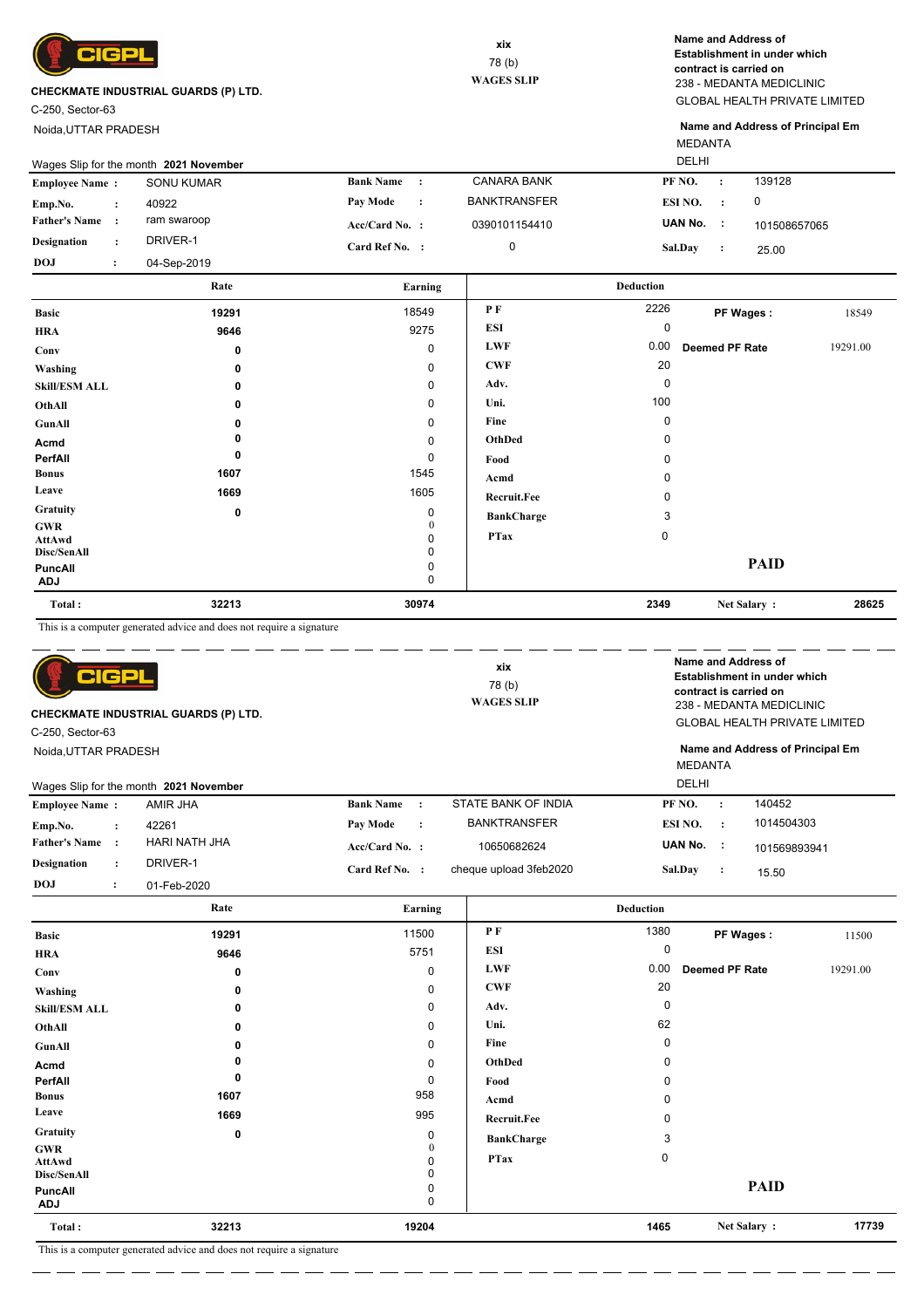

C-250, Sector-63

Noida,UTTAR PRADESH

GLOBAL HEALTH PRIVATE LIMITED 238 - MEDANTA MEDICLINIC **Name and Address of Establishment in under which contract is carried on**

MEDANTA **Name and Address of Principal Em**

| <b>DELHI</b><br>Wages Slip for the month 2021 November |  |             |                  |  |                     |         |           |              |
|--------------------------------------------------------|--|-------------|------------------|--|---------------------|---------|-----------|--------------|
| <b>Employee Name:</b>                                  |  | MACLEENA    | <b>Bank Name</b> |  | CANARA BANK         | PF NO.  | $\cdot$ : | 23966        |
| Emp.No.                                                |  | 29967       | Pay Mode         |  | <b>BANKTRANSFER</b> | ESI NO. |           | 1013761147   |
| <b>Father's Name</b>                                   |  | ALEXANDER   | $Acc/Card No.$ : |  | 0341101104653       | UAN No. |           | 100520691315 |
| <b>Designation</b>                                     |  | LADY GUARD  | Card Ref No. :   |  |                     | Sal.Day |           | 22.50        |
| <b>DOJ</b>                                             |  | 04-Jun-2015 |                  |  |                     |         |           |              |

|                       | Rate  | Earning     |                    | <b>Deduction</b> |                |          |
|-----------------------|-------|-------------|--------------------|------------------|----------------|----------|
| <b>Basic</b>          | 17537 | 15176       | PF                 | 1821             | PF Wages:      | 15176    |
| <b>HRA</b>            | 8769  | 7589        | ESI                | 0                |                |          |
| Conv                  | 0     | 0           | <b>LWF</b>         | 0.00             | Deemed PF Rate | 17537.00 |
| Washing               | 0     | 0           | <b>CWF</b>         | 20               |                |          |
| <b>Skill/ESM ALL</b>  | 0     | 0           | Adv.               | $\mathbf 0$      |                |          |
| OthAll                | 0     | 0           | Uni.               | 90               |                |          |
| GunAll                |       | $\mathbf 0$ | Fine               | 0                |                |          |
| Acmd                  |       | 0           | OthDed             | 0                |                |          |
| PerfAll               | 0     | 0           | Food               | 0                |                |          |
| <b>Bonus</b>          | 1461  | 1264        | Acmd               | 0                |                |          |
| Leave                 | 1517  | 1313        | <b>Recruit.Fee</b> | 0                |                |          |
| Gratuity              | 0     | $\mathbf 0$ | <b>BankCharge</b>  | 3                |                |          |
| <b>GWR</b><br>AttAwd  |       | $\Omega$    | <b>PTax</b>        | $\mathbf 0$      |                |          |
| Disc/SenAll           |       | 0           |                    |                  |                |          |
| PuncAll<br><b>ADJ</b> |       | 0<br>0      |                    |                  | <b>PAID</b>    |          |
| Total:                | 29284 | 25342       |                    | 1934             | Net Salary:    | 23408    |

This is a computer generated advice and does not require a signature

| TCP<br><b>CHECKMATE INDUSTRIAL GUARDS (P) LTD.</b><br>C-250, Sector-63<br>Noida.UTTAR PRADESH<br>Wages Slip for the month 2021 November |                      |                      | xix<br>78(b)<br><b>WAGES SLIP</b> |                      | <b>DELHI</b>         | Name and Address of<br>Establishment in under which<br>contract is carried on<br>238 - MEDANTA MEDICLINIC<br><b>GLOBAL HEALTH PRIVATE LIMITED</b><br>Name and Address of Principal Em<br><b>MEDANTA</b> |           |              |
|-----------------------------------------------------------------------------------------------------------------------------------------|----------------------|----------------------|-----------------------------------|----------------------|----------------------|---------------------------------------------------------------------------------------------------------------------------------------------------------------------------------------------------------|-----------|--------------|
| <b>Employee Name:</b>                                                                                                                   |                      | <b>PUSPA RAI</b>     | <b>Bank Name</b>                  | $\cdot$ :            | UNION BANK OF INDIA  | PF NO.                                                                                                                                                                                                  | $\cdot$   | 137454       |
| Emp.No.                                                                                                                                 | $\ddot{\phantom{a}}$ | 39115                | <b>Pay Mode</b>                   | $\ddot{\phantom{a}}$ | <b>BANKTRANSFER</b>  | ESI NO.                                                                                                                                                                                                 | $\cdot$ : | 1014380795   |
| <b>Father's Name</b>                                                                                                                    | $\cdot$              | VIRENDRA KUMAR SINGH | $Acc/Card No.$ :                  |                      | 648502010002074      | UAN No.                                                                                                                                                                                                 | - 11      | 101314241827 |
| <b>Designation</b>                                                                                                                      | $\ddot{\phantom{a}}$ | <b>LADY GUARD</b>    | Card Ref No. :                    |                      | <b>SCAN COPY ATT</b> | Sal.Day                                                                                                                                                                                                 | $\cdot$   | 24.50        |
| <b>DOJ</b>                                                                                                                              | $\cdot$              | 26-Dec-2018          |                                   |                      |                      |                                                                                                                                                                                                         |           |              |

|                                     | Rate                                                       | Earning     |                    | <b>Deduction</b> |                |          |
|-------------------------------------|------------------------------------------------------------|-------------|--------------------|------------------|----------------|----------|
| <b>Basic</b>                        | 17537                                                      | 16525       | P F                | 1983             | PF Wages:      | 16525    |
| <b>HRA</b>                          | 8769                                                       | 8263        | <b>ESI</b>         | 0                |                |          |
| Conv                                | 0                                                          | $\mathbf 0$ | <b>LWF</b>         | 0.00             | Deemed PF Rate | 17537.00 |
| Washing                             | $\Omega$                                                   | 0           | CWF                | 20               |                |          |
| <b>Skill/ESM ALL</b>                | 0                                                          | 0           | Adv.               | $\Omega$         |                |          |
| OthAll                              | 0                                                          | 0           | Uni.               | 98               |                |          |
| GunAll                              |                                                            | 0           | Fine               | O                |                |          |
| Acmd                                |                                                            | 0           | OthDed             | n                |                |          |
| PerfAll                             | 0                                                          | 0           | Food               |                  |                |          |
| <b>Bonus</b>                        | 1461                                                       | 1377        | Acmd               |                  |                |          |
| Leave                               | 1517                                                       | 1429        | <b>Recruit.Fee</b> |                  |                |          |
| Gratuity                            | 0                                                          | 0           | <b>BankCharge</b>  | 3                |                |          |
| <b>GWR</b><br>AttAwd<br>Disc/SenAll |                                                            | 0           | <b>PTax</b>        | 0                |                |          |
| <b>PuncAll</b><br><b>ADJ</b>        |                                                            | 0<br>0      |                    |                  | <b>PAID</b>    |          |
| Total:                              | 29284                                                      | 27594       |                    | 2104             | Net Salary:    | 25490    |
| $m \rightarrow m$                   | $-1 - 1 - 1 - 1$<br>$\sim$<br>the contract<br>$\mathbf{1}$ |             |                    |                  |                |          |

 $\overline{\phantom{a}}$ L.

\_ \_\_ \_\_ \_\_ \_

 $\overline{a}$  $=$   $-$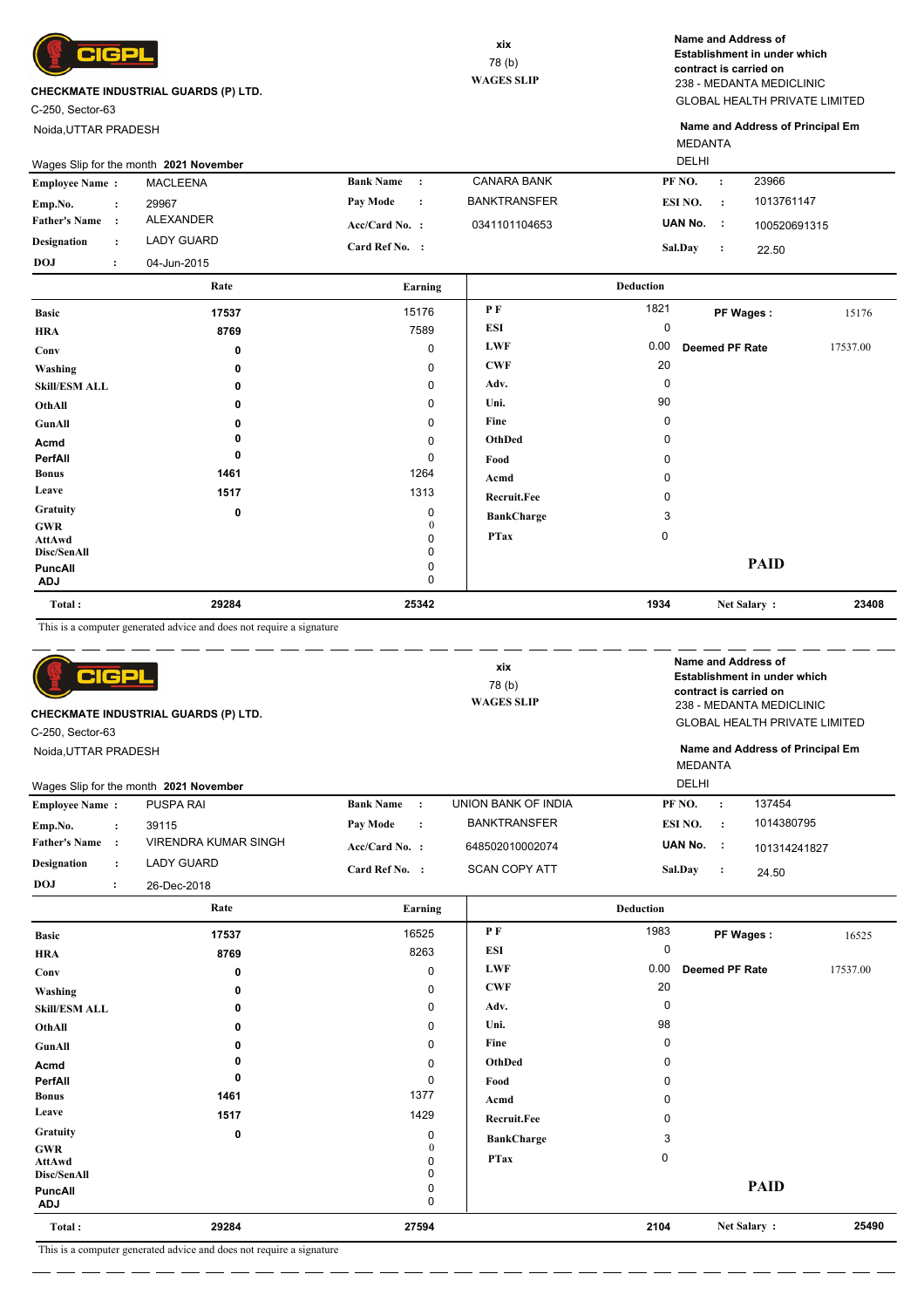

C-250, Sector-63

**GWR AttAwd Disc/SenAll PuncAll**

**Total :**

Noida,UTTAR PRADESH

GLOBAL HEALTH PRIVATE LIMITED 238 - MEDANTA MEDICLINIC **Name and Address of Establishment in under which contract is carried on**

MEDANTA **Name and Address of Principal Em**

| Wages Slip for the month 2021 November |  |                       |                  |           |                     | DELHI          |           |              |
|----------------------------------------|--|-----------------------|------------------|-----------|---------------------|----------------|-----------|--------------|
| <b>Employee Name:</b>                  |  | <b>RAJEEV KUMAR</b>   | <b>Bank Name</b> | $\cdot$ : | <b>CANARA BANK</b>  | PF NO.         | $\cdot$ : | 9586         |
| Emp.No.                                |  | 15703                 | <b>Pay Mode</b>  | $\cdot$ : | <b>BANKTRANSFER</b> | ESI NO.        |           | 1013096071   |
| <b>Father's Name</b>                   |  | <b>MOHAN LAL</b>      | $Acc/Card No.$ : |           | 0268108064764       | UAN No.        |           | 100293974941 |
| Designation                            |  | <b>SECURITY GUARD</b> | Card Ref No. :   |           | 0                   | <b>Sal.Day</b> |           | 17.00        |
| <b>DOJ</b>                             |  | 11-Feb-2009           |                  |           |                     |                |           |              |

|                              | Rate         | Earning   |                   | <b>Deduction</b> |                |          |
|------------------------------|--------------|-----------|-------------------|------------------|----------------|----------|
| <b>Basic</b>                 | 17537        | 11467     | P F               | 1376             | PF Wages:      | 11467    |
| <b>HRA</b>                   | 8769         | 5734      | <b>ESI</b>        | 0                |                |          |
| Conv                         | 0            | 0         | <b>LWF</b>        | 0.00             | Deemed PF Rate | 17537.00 |
| Washing                      | $\mathbf{0}$ | 0         | <b>CWF</b>        | 20               |                |          |
| <b>Skill/ESM ALL</b>         | 0            | 0         | Adv.              | 0                |                |          |
| OthAll                       | 0            | 0         | Uni.              | 68               |                |          |
| GunAll                       | 0            | 0         | Fine              | 0                |                |          |
| Acmd                         |              | 0         | OthDed            | 0                |                |          |
| PerfAll                      | 0            | 0         | Food              | 0                |                |          |
| <b>Bonus</b>                 | 1461         | 955       | Acmd              | 0                |                |          |
| Leave                        | 1517         | 992       | Recruit.Fee       | 0                |                |          |
| Gratuity                     | 0            | 0         | <b>BankCharge</b> | 3                |                |          |
| <b>GWR</b>                   |              | 2631<br>0 | <b>PTax</b>       | $\mathbf 0$      |                |          |
| AttAwd<br>Disc/SenAll        |              | 0         |                   |                  |                |          |
| <b>PuncAll</b><br><b>ADJ</b> |              | 0<br>0    |                   |                  | <b>PAID</b>    |          |
| Total:                       | 29284        | 21779     |                   | 1467             | Net Salary:    | 20312    |

This is a computer generated advice and does not require a signature

| <b>GP</b><br>$\blacksquare$<br>CHECKMATE INDUSTRIAL GUARDS (P) LTD.<br>C-250, Sector-63<br>Noida, UTTAR PRADESH |                                        |                               | xix<br>78 (b)<br><b>WAGES SLIP</b> | Name and Address of<br>Establishment in under which<br>contract is carried on<br>238 - MEDANTA MEDICLINIC<br><b>GLOBAL HEALTH PRIVATE LIMITED</b> |                         |          |  |
|-----------------------------------------------------------------------------------------------------------------|----------------------------------------|-------------------------------|------------------------------------|---------------------------------------------------------------------------------------------------------------------------------------------------|-------------------------|----------|--|
|                                                                                                                 |                                        |                               |                                    | Name and Address of Principal Em                                                                                                                  |                         |          |  |
|                                                                                                                 |                                        |                               |                                    | <b>DELHI</b>                                                                                                                                      | <b>MEDANTA</b>          |          |  |
|                                                                                                                 | Wages Slip for the month 2021 November |                               |                                    |                                                                                                                                                   |                         |          |  |
| <b>Employee Name:</b>                                                                                           | SANJAY KUMAR SINGH                     | <b>Bank Name</b><br>$\cdot$ : | UNJAB NATIONAL BAN                 | PF NO.                                                                                                                                            | 16320<br>$\cdot$        |          |  |
| Emp.No.<br>$\ddot{\cdot}$                                                                                       | 21677                                  | Pay Mode<br>$\cdot$           | <b>BANKTRANSFER</b>                | ESI NO.                                                                                                                                           | 2007387787<br>$\cdot$ : |          |  |
| <b>Father's Name</b><br>$\cdot$ :                                                                               | <b>BACHHA SINGH</b>                    | Acc/Card No. :                | 1518000101094024                   | UAN No.                                                                                                                                           | - 1<br>100333543436     |          |  |
| <b>Designation</b><br>$\ddot{\cdot}$                                                                            | <b>SECURITY GUARD</b>                  | Card Ref No. :                | 0                                  | Sal.Day                                                                                                                                           | $\ddot{\cdot}$<br>26.00 |          |  |
| <b>DOJ</b><br>$\ddot{\cdot}$                                                                                    | 15-Oct-2012                            |                               |                                    |                                                                                                                                                   |                         |          |  |
|                                                                                                                 | Rate                                   | Earning                       |                                    | <b>Deduction</b>                                                                                                                                  |                         |          |  |
| <b>Basic</b>                                                                                                    |                                        | 17537                         | PF                                 |                                                                                                                                                   |                         |          |  |
|                                                                                                                 | 17537                                  |                               |                                    | 2104                                                                                                                                              | PF Wages:               | 17537    |  |
|                                                                                                                 | 8769                                   | 8769                          | <b>ESI</b>                         | 0                                                                                                                                                 |                         |          |  |
|                                                                                                                 | 0                                      | 0                             | <b>LWF</b>                         | 0.00                                                                                                                                              | <b>Deemed PF Rate</b>   | 17537.00 |  |
|                                                                                                                 | 0                                      | 0                             | CWF                                | 20                                                                                                                                                |                         |          |  |
|                                                                                                                 | 0                                      | 0                             | Adv.                               | $\Omega$                                                                                                                                          |                         |          |  |
|                                                                                                                 | 0                                      | 0                             | Uni.                               | 104                                                                                                                                               |                         |          |  |
|                                                                                                                 | 0                                      | 0                             | Fine                               | 0                                                                                                                                                 |                         |          |  |
|                                                                                                                 | 0                                      | 0                             | OthDed                             | 0                                                                                                                                                 |                         |          |  |
| <b>HRA</b><br>Conv<br>Washing<br><b>Skill/ESM ALL</b><br>OthAll<br>GunAll<br>Acmd<br>PerfAll                    | 0                                      | 0                             | Food                               | 0                                                                                                                                                 |                         |          |  |
| <b>Bonus</b>                                                                                                    | 1461                                   | 1461                          | Acmd                               | <sup>0</sup>                                                                                                                                      |                         |          |  |
| Leave                                                                                                           | 1517                                   | 1517                          | <b>Recruit.Fee</b>                 | <sup>0</sup>                                                                                                                                      |                         |          |  |

3507

 $\overline{0}$  $\overline{0}$  $0$ <br> $0$  **PTax** 0

 **32791**

 **29284**

L. ц.,

**ADJ** 0

 **2231 30560 Net Salary :**

**PAID**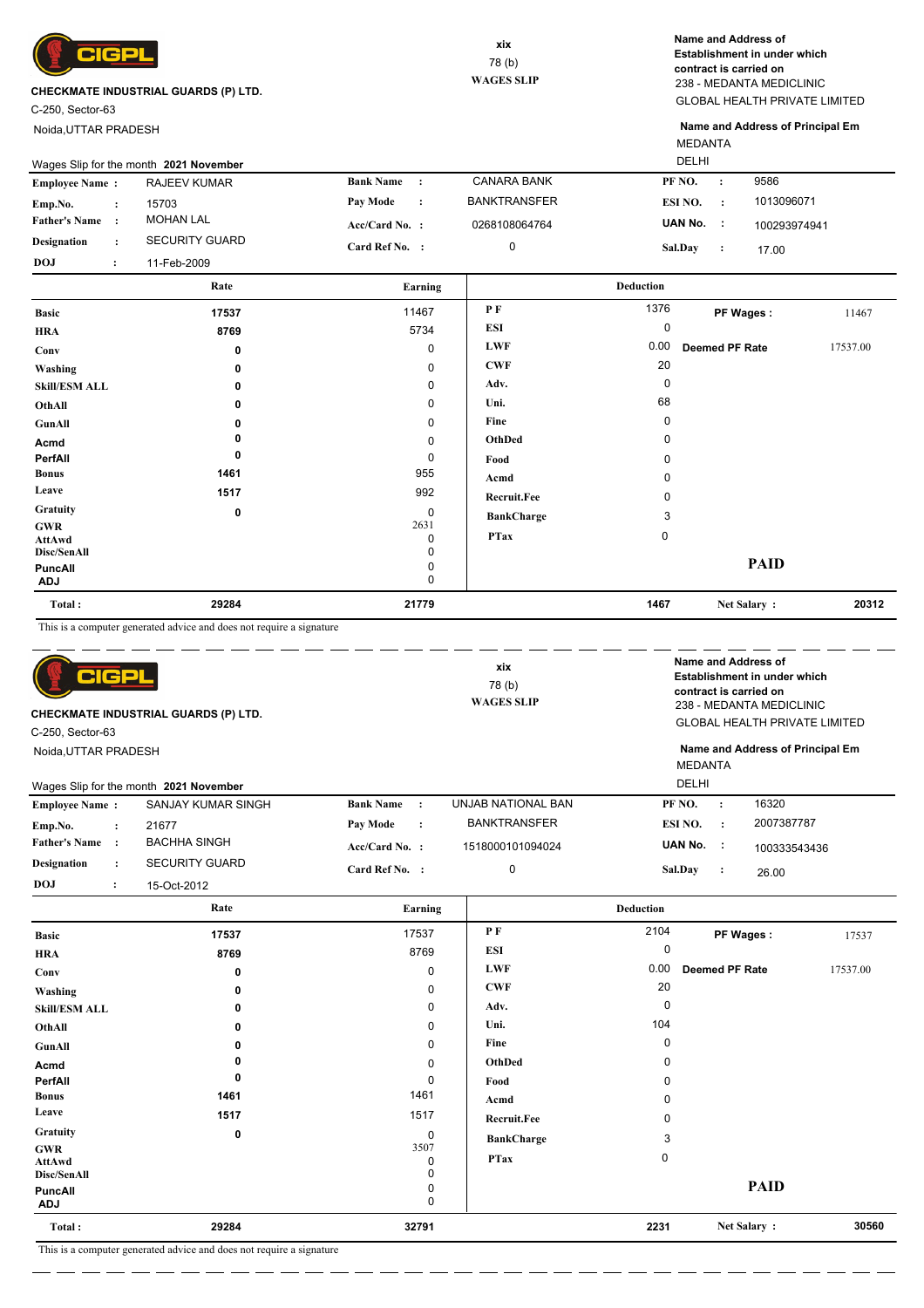

C-250, Sector-63

**Bonus Leave Gratuity GWR AttAwd Disc/SenAll PuncAll**

**Total :**

Noida,UTTAR PRADESH

GLOBAL HEALTH PRIVATE LIMITED 238 - MEDANTA MEDICLINIC **Name and Address of Establishment in under which contract is carried on**

MEDANTA **Name and Address of Principal Em**

 **108 4525 Net Salary :**

**PAID**

 0 0

|                       |                      | Wages Slip for the month 2021 November |                                   |                            | <b>DELHI</b> |                       |              |          |
|-----------------------|----------------------|----------------------------------------|-----------------------------------|----------------------------|--------------|-----------------------|--------------|----------|
| <b>Employee Name:</b> |                      | <b>VIJAY PASWAN</b>                    | <b>Bank Name:</b>                 | <b>J SMALL FINANCE BAN</b> | PF NO.       | $\sim$ :              | 134660       |          |
| Emp.No.               | $\ddot{\phantom{a}}$ | 36267                                  | <b>Pay Mode</b><br>$\mathbb{R}^n$ | <b>BANKTRANSFER</b>        | ESI NO.      | $\sim$ 1.             | 1014251794   |          |
| <b>Father's Name</b>  | $\cdot$              | <b>BHARAT PASWAN</b>                   | $Acc/Card No.$ :                  | 1751240313586028           | UAN No. :    |                       | 100453044863 |          |
| <b>Designation</b>    | $\ddot{\phantom{a}}$ | <b>SECURITY GUARD</b>                  | Card Ref No. :                    | MODIFY 4feb2020            | Sal.Day      | $\sim$ 100            | 1.00         |          |
| <b>DOJ</b>            | $\ddot{\cdot}$       | 29-Nov-2017                            |                                   |                            |              |                       |              |          |
|                       |                      | Rate                                   | Earning                           |                            | Deduction    |                       |              |          |
| <b>Basic</b>          |                      | 17537                                  | 675                               | P F                        | 81           |                       | PF Wages:    | 675      |
| <b>HRA</b>            |                      | 8769                                   | 337                               | <b>ESI</b>                 | 0            |                       |              |          |
| Conv                  |                      | 0                                      | $\Omega$                          | <b>LWF</b>                 | 0.00         | <b>Deemed PF Rate</b> |              | 17537.00 |
| Washing               |                      | 0                                      | $\Omega$                          | <b>CWF</b>                 | 20           |                       |              |          |
| <b>Skill/ESM ALL</b>  |                      | 0                                      | 0                                 | Adv.                       | 0            |                       |              |          |
| OthAll                |                      | 0                                      | $\Omega$                          | Uni.                       | 4            |                       |              |          |
| GunAll                |                      | 0                                      | 0                                 | Fine                       | 0            |                       |              |          |
| Acmd                  |                      |                                        | 0                                 | OthDed                     | 0            |                       |              |          |
| PerfAll               |                      | 0                                      | 0                                 | Food                       | 0            |                       |              |          |

 0 3507

 56 58

**Acmd Recruit.Fee**

**BankCharge** 3

**PTax** 0

 0 0  $0$ 

 **4633**

This is a computer generated advice and does not require a signature

 **1461**

 **29284**

**ADJ** 0

 **0 1517**

| CIGP<br>CHECKMATE INDUSTRIAL GUARDS (P) LTD.<br>C-250, Sector-63<br>Noida, UTTAR PRADESH |                                        |                               | xix<br>78 (b)<br><b>WAGES SLIP</b> |                  |                       | Name and Address of<br>Establishment in under which<br>contract is carried on<br>238 - MEDANTA MEDICLINIC<br><b>GLOBAL HEALTH PRIVATE LIMITED</b><br>Name and Address of Principal Em |
|------------------------------------------------------------------------------------------|----------------------------------------|-------------------------------|------------------------------------|------------------|-----------------------|---------------------------------------------------------------------------------------------------------------------------------------------------------------------------------------|
|                                                                                          |                                        |                               |                                    |                  | <b>MEDANTA</b>        |                                                                                                                                                                                       |
|                                                                                          | Wages Slip for the month 2021 November |                               |                                    | DELHI            |                       |                                                                                                                                                                                       |
| <b>Employee Name:</b>                                                                    | <b>RAJESH KUMAR</b>                    | <b>Bank Name</b><br>$\cdot$ : | STATE BANK OF INDIA                | PF NO.           | 140248<br>$\cdot$ .   |                                                                                                                                                                                       |
| Emp.No.<br>$\ddot{\cdot}$                                                                | 42063                                  | Pay Mode<br>$\ddot{\cdot}$    | <b>BANKTRANSFER</b>                | ESI NO.          | $\sim$ 1              | 1014498675                                                                                                                                                                            |
| <b>Father's Name</b><br>$\cdot$                                                          | mangtu ram                             | Acc/Card No. :                | 61118567994                        | UAN No. :        |                       | 100711483713                                                                                                                                                                          |
| Designation<br>$\ddot{\phantom{a}}$                                                      | <b>SECURITY GUARD</b>                  | Card Ref No. :                | $\mathbf 0$                        | Sal.Day          | $\cdot$ :<br>17.00    |                                                                                                                                                                                       |
| <b>DOJ</b><br>$\ddot{\cdot}$                                                             | 03-Jan-2020                            |                               |                                    |                  |                       |                                                                                                                                                                                       |
|                                                                                          | Rate                                   | Earning                       |                                    | <b>Deduction</b> |                       |                                                                                                                                                                                       |
| <b>Basic</b>                                                                             | 17537                                  | 11467                         | P F                                | 1376             | PF Wages:             | 11467                                                                                                                                                                                 |
| <b>HRA</b>                                                                               | 8769                                   | 5734                          | <b>ESI</b>                         | 0                |                       |                                                                                                                                                                                       |
| Conv                                                                                     | 0                                      | 0                             | <b>LWF</b>                         | 0.00             | <b>Deemed PF Rate</b> | 17537.00                                                                                                                                                                              |
| Washing                                                                                  | 0                                      | $\Omega$                      | <b>CWF</b>                         | 20               |                       |                                                                                                                                                                                       |
| <b>Skill/ESM ALL</b>                                                                     | 0                                      | 0                             | Adv.                               | 0                |                       |                                                                                                                                                                                       |
| OthAll                                                                                   | 0                                      | 0                             | Uni.                               | 68               |                       |                                                                                                                                                                                       |

| Total:                | 29284 | 21779       |                    | 1467     | Net Salary: | 20312 |
|-----------------------|-------|-------------|--------------------|----------|-------------|-------|
| PuncAll<br><b>ADJ</b> |       | 0<br>0      |                    |          | <b>PAID</b> |       |
| Disc/SenAll           |       | 0           |                    |          |             |       |
| AttAwd                |       | 0           | <b>PTax</b>        | 0        |             |       |
| GWR                   |       | 2631        | <b>BankCharge</b>  | 3        |             |       |
| Gratuity              | 0     | $\mathbf 0$ |                    |          |             |       |
| Leave                 | 1517  | 992         | <b>Recruit.Fee</b> | 0        |             |       |
| Bonus                 | 1461  | 955         | Acmd               | 0        |             |       |
| PerfAll               | 0     | 0           | Food               | 0        |             |       |
| Acmd                  |       | 0           | OthDed             | 0        |             |       |
| GunAll                | 0     | 0           | Fine               | 0        |             |       |
| OthAll                | 0     | 0           | Uni.               | 68       |             |       |
| <b>Skill/ESM ALL</b>  | 0     | 0           | Adv.               | $\Omega$ |             |       |
|                       |       |             |                    |          |             |       |

This is a computer generated advice and does not require a signature

L. L.

 $=$   $-$ 

 $\overline{\phantom{a}}$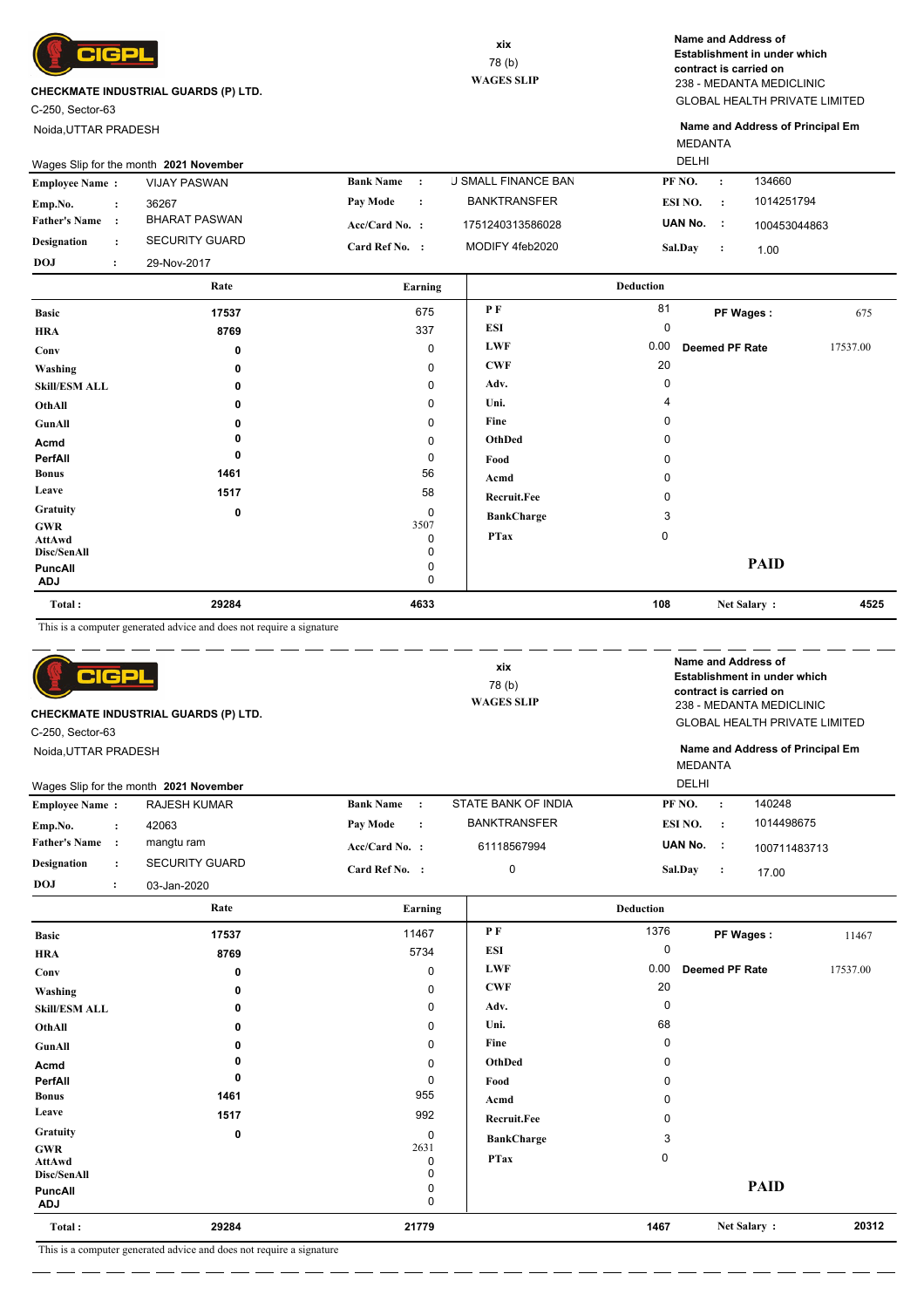

C-250, Sector-63

Noida,UTTAR PRADESH

GLOBAL HEALTH PRIVATE LIMITED 238 - MEDANTA MEDICLINIC **Name and Address of Establishment in under which contract is carried on**

MEDANTA **Name and Address of Principal Em**

|                              |                      | Rate                  | Earning<br>12141             | P F                 | <b>Deduction</b><br>1457 |                |              |  |
|------------------------------|----------------------|-----------------------|------------------------------|---------------------|--------------------------|----------------|--------------|--|
| <b>DOJ</b><br>$\ddot{\cdot}$ |                      | 28-Jun-2021           |                              |                     | Sal.Day                  | $\cdot$        | 18.00        |  |
| <b>Designation</b>           | $\ddot{\phantom{a}}$ | <b>SECURITY GUARD</b> | Card Ref No. :               | 0                   |                          |                |              |  |
| <b>Father's Name:</b>        |                      | <b>LALAN SINGH</b>    | $Acc/Card No.$ :             | 4980000100020123    | UAN No.                  | $\mathbb{R}^2$ | 100897927549 |  |
| Emp.No.                      | $\ddot{\phantom{a}}$ | 45493                 | Pay Mode<br>$\cdot$ :        | <b>BANKTRANSFER</b> | ESI NO.                  | $\cdot$        | 2013310887   |  |
| <b>Employee Name:</b>        |                      | ANUJ KUMAR SINGH      | <b>Bank Name</b><br>$\sim$ 1 | UNJAB NATIONAL BAN  | PF NO.                   | $\cdot$        | 143534       |  |

| <b>HRA</b>                          | 8769  | 6071                     | <b>ESI</b>         | $\mathbf 0$ |                |          |
|-------------------------------------|-------|--------------------------|--------------------|-------------|----------------|----------|
| Conv                                | 0     | 0                        | <b>LWF</b>         | 0.00        | Deemed PF Rate | 17537.00 |
| Washing                             | 0     | $\mathbf 0$              | <b>CWF</b>         | 20          |                |          |
| <b>Skill/ESM ALL</b>                | 0     | $\mathbf 0$              | Adv.               | 0           |                |          |
| OthAll                              | 0     | 0                        | Uni.               | 72          |                |          |
| GunAll                              |       | $\mathbf 0$              | Fine               | 0           |                |          |
| Acmd                                |       | $\mathbf 0$              | OthDed             | 0           |                |          |
| PerfAll                             | 0     | 0                        | Food               | $\mathbf 0$ |                |          |
| <b>Bonus</b>                        | 1461  | 1011                     | Acmd               | 0           |                |          |
| Leave                               | 1517  | 1050                     | <b>Recruit.Fee</b> | $\mathbf 0$ |                |          |
| Gratuity                            | 0     | $\mathbf 0$              | <b>BankCharge</b>  | 3           |                |          |
| <b>GWR</b><br>AttAwd<br>Disc/SenAll |       | 1754<br>0<br>$\mathbf 0$ | <b>PTax</b>        | 0           |                |          |
| <b>PuncAll</b><br><b>ADJ</b>        |       | 0<br>0                   |                    |             | <b>PAID</b>    |          |
| Total:                              | 29284 | 22027                    |                    | 1552        | Net Salary:    | 20475    |

This is a computer generated advice and does not require a signature

| $\blacksquare$<br><b>CHECKMATE INDUSTRIAL GUARDS (P) LTD.</b><br>C-250, Sector-63<br>Noida, UTTAR PRADESH |                                                            |                               | xix<br>78(b)<br><b>WAGES SLIP</b> |                      | Name and Address of<br>Establishment in under which<br>contract is carried on<br>238 - MEDANTA MEDICLINIC<br><b>GLOBAL HEALTH PRIVATE LIMITED</b><br>Name and Address of Principal Em |
|-----------------------------------------------------------------------------------------------------------|------------------------------------------------------------|-------------------------------|-----------------------------------|----------------------|---------------------------------------------------------------------------------------------------------------------------------------------------------------------------------------|
| <b>Employee Name:</b>                                                                                     | Wages Slip for the month 2021 November<br>DHEERENDRA KUMAR | <b>Bank Name</b><br>$\cdot$ : | UNION BANK OF INDIA               | PF NO.<br>$\cdot$    | 132486                                                                                                                                                                                |
| Emp.No.<br>$\ddot{\phantom{a}}$                                                                           | 33801                                                      | Pay Mode<br>$\cdot$           | <b>BANKTRANSFER</b>               | ESI NO.<br>$\cdot$ : | 1014137469                                                                                                                                                                            |
| <b>Father's Name</b><br>$\cdot$                                                                           | <b>HARISH CHANDRA</b>                                      | $Acc/Card No.$ :              | 520101020462091                   | UAN No.<br>- 1       | 100979604753                                                                                                                                                                          |
| <b>Designation</b><br>$\ddot{\phantom{a}}$                                                                | <b>SUPERVISOR</b>                                          | Card Ref No. :                | updateifsc 9apr2021               | Sal.Day<br>$\cdot$   | 26.00                                                                                                                                                                                 |
| <b>DOJ</b><br>$\ddot{\cdot}$                                                                              | 17-Nov-2016                                                |                               |                                   |                      |                                                                                                                                                                                       |

|                                            | Rate                                         | Earning     |                    | <b>Deduction</b> |                       |          |
|--------------------------------------------|----------------------------------------------|-------------|--------------------|------------------|-----------------------|----------|
| <b>Basic</b>                               | 19291                                        | 19291       | P F                | 2315             | PF Wages:             | 19291    |
| <b>HRA</b>                                 | 9646                                         | 9646        | <b>ESI</b>         | 0                |                       |          |
| Conv                                       | $\bf{0}$                                     | $\mathbf 0$ | <b>LWF</b>         | 0.00             | <b>Deemed PF Rate</b> | 19291.00 |
| Washing                                    | 0                                            | 0           | <b>CWF</b>         | 20               |                       |          |
| <b>Skill/ESM ALL</b>                       | $\Omega$                                     | 0           | Adv.               | $\Omega$         |                       |          |
| OthAll                                     | 0                                            | 0           | Uni.               | 104              |                       |          |
| <b>GunAll</b>                              | 0                                            | $\mathbf 0$ | Fine               | 0                |                       |          |
| Acmd                                       |                                              | 0           | OthDed             | 0                |                       |          |
| PerfAll                                    | 0                                            | 0           | Food               | O                |                       |          |
| <b>Bonus</b>                               | 1607                                         | 1607        | Acmd               | $\Omega$         |                       |          |
| Leave                                      | 1669                                         | 1669        | <b>Recruit.Fee</b> |                  |                       |          |
| Gratuity                                   | 0                                            | 0           | <b>BankCharge</b>  | 3                |                       |          |
| <b>GWR</b><br><b>AttAwd</b><br>Disc/SenAll |                                              | $\theta$    | <b>PTax</b>        | 0                |                       |          |
| PuncAll<br>ADJ                             |                                              | 0<br>0      |                    |                  | <b>PAID</b>           |          |
| Total:                                     | 32213                                        | 32213       |                    | 2442             | Net Salary:           | 29771    |
| $-$                                        | .<br>$\cdots$<br>$\sim$ $\sim$ $\sim$ $\sim$ |             |                    |                  |                       |          |

This is a computer generated advice and does not require a signature \_ \_ \_ \_ \_ \_ \_ \_

 $=$   $-$ L.

. <u>. . .</u> .